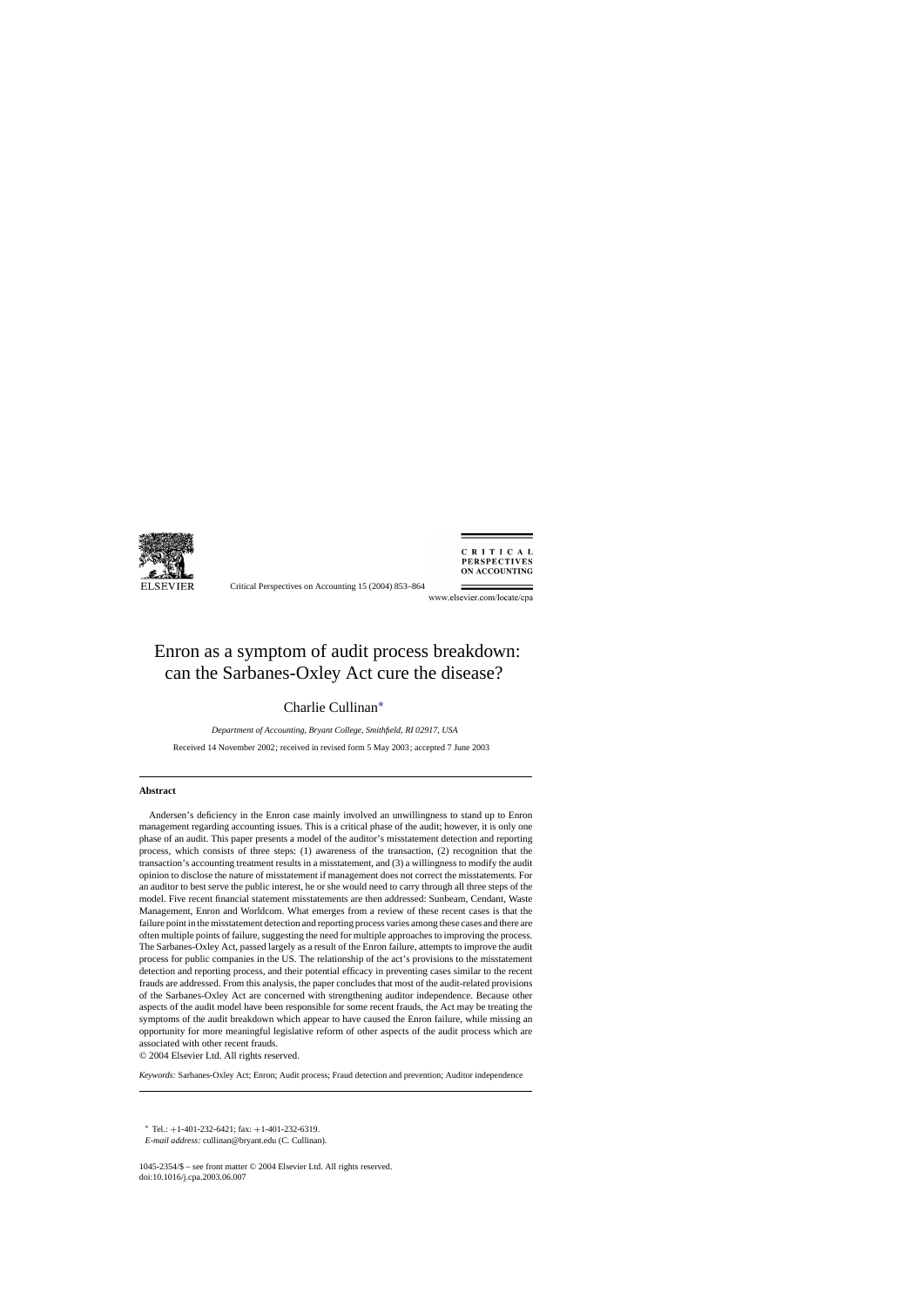## **1. Introduction**

Recent legislative action in the [US \(the Sarbanes-Oxley Act; US Congress, 2002\)](#page--1-0) has sought to strengthen the audit process principally through prohibitions on certain types of consulting services and by transferring professional disciplinary authority from the principle professional association to a public body not dominated by members of the accounting profession. The main focus of audit process enhancement embodied in the Sarbanes-Oxley Act is an attempt to strengthen external auditor independence. While such reform may be necessary, there are other aspects of the audit process which recent audit failures suggest may also be in need of reform.

The purpose of this paper is to examine five recent high profile frauds which have caught the attention of both the investing public and the US Securities Exchange Commission (SEC). The main US legislative initiative, the Sarbanes-Oxley Act, is examined in light of the circumstances surrounding recent financial statement frauds and audit failures. The potential effectiveness of the Sarbanes-Oxley Act in preventing future similar occurrences is then presented.

The remainder of this paper is organized as follows: first, a discussion is presented of the process whereby an auditor "catches" a material misstatement which would cause him or her to modify the audit opinion (i.e., the auditor's misstatement detection and reporting process). Next, a discussion is presented of several recent high profile financial statement frauds and/or audit failures, and how these situations may reflect a failure to adhere to good audit processes. Next, the provisions of the Sarbanes-Oxley Act are discussed, together with an indication of how the Act's provisions relate to the auditor's misstatement detection and reporting process. This is followed by a discussion of the potential for the provisions of Sarbanes-Oxley to prevent the types of failures in the audit process exemplified by the recent cases. The paper concludes with a summary.

#### **2. The auditor's misstatement detection and reporting model**

The model presented in [Fig. 1](#page--1-0) represents the auditor's actions during the course of an audit and how those actions help to prevent misstated financial statement from being used by the investing public. $<sup>1</sup>$ </sup>

### *2.1. Step 1*

The first step in the misstatement detection model is for the auditor to select a "problem" transaction for examination. During the course of an audit, the auditor takes samples of transactions for which he or she will then gather further evidence. Because the auditor provides only reasonable assurance that the financial statements are free of material misstatement [\(AICPA, 2001, §](#page--1-0) 316.01), the auditor will not test all the transactions. The nature of the client should affect the number of transactions the auditor examines, as well as the type of evidence the auditor gathers to substantiate the transactions. However, because the

 $1$  This model was influenced by Fig. 2 in [Beattie et al. \(2002\).](#page--1-0)